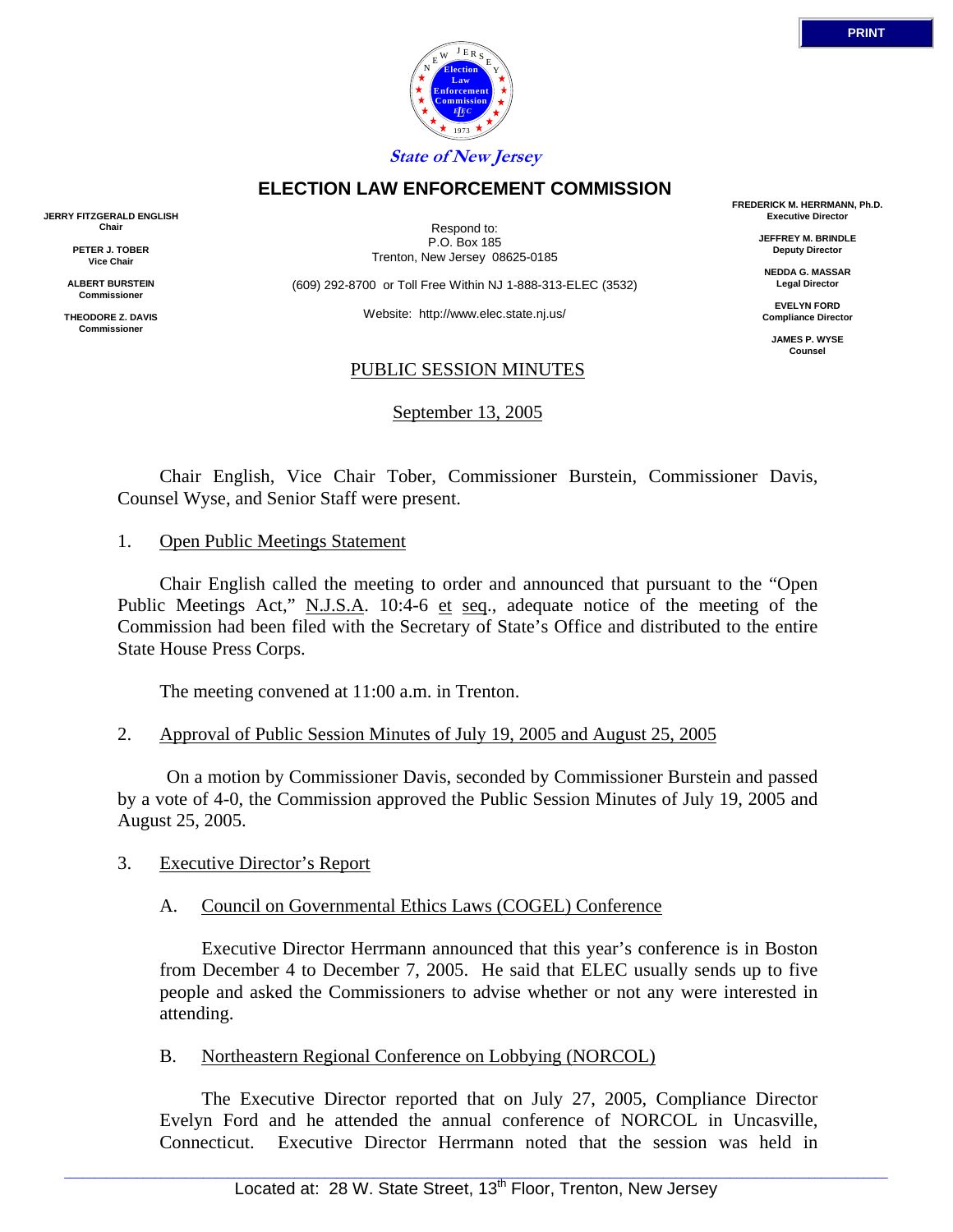conjunction with the annual meeting of the Eastern Regional Conference of the Council of State Governments. He indicated that ethics officials from seven states and eight agencies in the northeast attended as well as a number of lobbyists.

 Executive Director Herrmann stated that the featured speaker was Edward C. Wallace, a New York State lobbyist, who spoke on "Why Lobbyists Should Love Enforcement of Lobby Laws." The Executive Director advised the Commission that during the roundtable discussion of "Hot Topics in Lobbying," he reviewed the seven new lobbying laws that were part of last year's Ethics Reform Package.

 The Executive Director also highlighted ELEC's newly proposed lobbying regulations and emphasized the importance to "true reform" of the adequate funding the Commission received to implement the new laws. He concluded his remarks by thanking Compliance Director Ford, Legal Director Massar, and Director of Systems Administration Carol Neiman for all of their wonderful work to implement the new legislation.

 Executive Director Herrmann informed the Commission that Compliance Director Ford did an outstanding job with the forms and compliance manuals, Legal Director Massar with regulations, and Director of Systems Administration Neiman with the website.

 In an important announcement, Executive Director Herrmann mentioned that during the business meeting, Compliance Director Ford was voted the new Presidentelect of NORCOL.

#### C. Staff Activities

 Executive Director Herrmann reported that the California Voter Foundation and the Center for Governmental Studies will be republishing Deputy Director Brindle's excellent review from the COGEL Guardian of the foundation's annual, national survey of ethics agency websites. He added that on July 26, 2005, Legal Director Massar addressed a group of high school students from the Governor's School on Public Issues about the work of the Commission.

 Executive Director Herrmann noted that on August 2, 2005, Legal Director Massar and he met with the Chief of Staff of the Department of the Treasury, Acting Governor Codey's Deputy Chief Counsel, and three senior members of the department's staff to discuss the implementation of the Pay-to-Play law's local provisions which take effect on January  $1<sup>st</sup>$ , 2006. He indicated that he made a presentation emphasizing that the new law is primarily a procurement law not a campaign finance one. The Executive Director stated, moreover, that ELEC's expertise is in campaign finance while the Treasury's is in contracting.

 At this point, the Executive Director complimented the department on its outstanding work administering the State level portions of Pay-to-Play.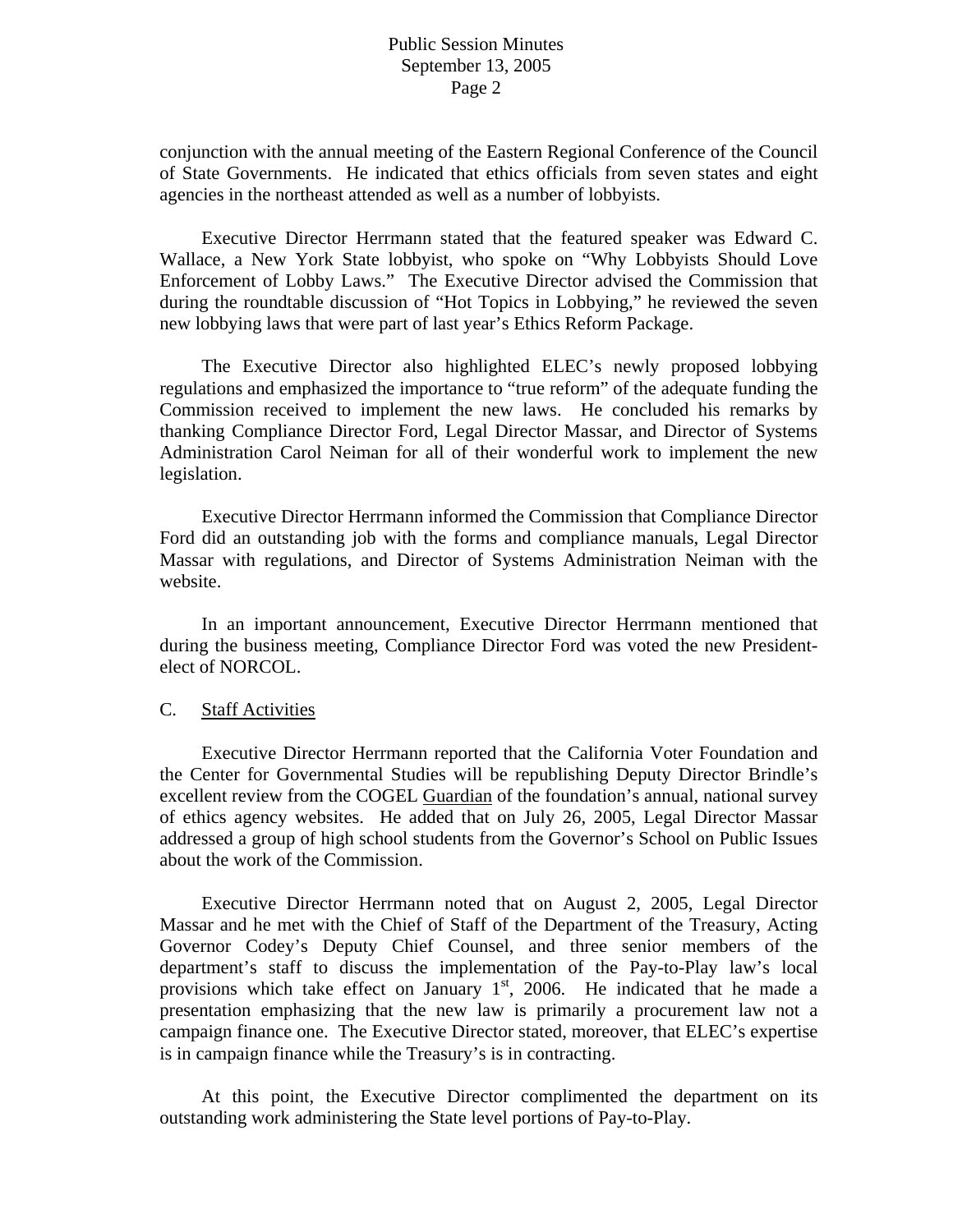According to Executive Director Herrmann, it was determined that, for the proper enforcement of the local campaign finance provisions of the new law, ELEC would need a determination by the relevant local official of when a contract is in effect similar to the determination that the Treasury now makes with the State portion. He suggested that a uniform state procedure and forms for local governments to use would be helpful. Executive Director Herrmann said that the Treasury officials believed that the Division of Local Government Services in the Department of Community Affairs might be able to guide local governments in their administration of Pay-to-Play contracting procedures. He added that Treasury will continue to deal with State level contracting, local governments will deal with local level contracting, and ELEC will administer the campaign finance aspects of the Pay-to-Play law at both levels. Executive Director Herrmann advised the Commissioners that they will be reviewing proposed Pay-to-Play regulations during the fall.

 Executive Director Herrmann reported that on August 5, 2005, Assistant Compliance Officer Titus Kamal made a presentation on ELEC candidate campaign finance regulations at the  $9<sup>th</sup>$  Annual New Jersey State AFL-CIO Labor Candidates School.

 The Executive Director informed the Commission that the staff added eight gubernatorial public financing reports produced between 1977 and 1997 to the ELEC website. He said that over the years, the Commission has received numerous requests for these important collections of data and information. The Executive Director noted that it is important that this material should be preserved and made convenient to its many users. He expressed thanks to Administrative Assistant Elbia Zeppetelli and Executive Secretary Maureen Tilbury for their wonderful efforts over the summer to complete this highly useful project.

#### D. New Space Update

 Executive Director Herrmann announced that the Commission moved into its new space on the eighth floor just before Labor Day weekend. He stated that he will give the Commissioners a tour of the new space at the October meeting including a demonstration by Director of Systems Administration Neiman of the enhanced website in the new high tech training room.

#### E. Introduction of New Staff Members

 Executive Director Herrmann introduced to the Commissioners the following new staff members:

- Mathew Krinsley, Assistant Review Officer
- Christopher Mistichelli, Assistant Review Officer
- Igor Milewski, Clerk
- Meggan Mathies, Clerk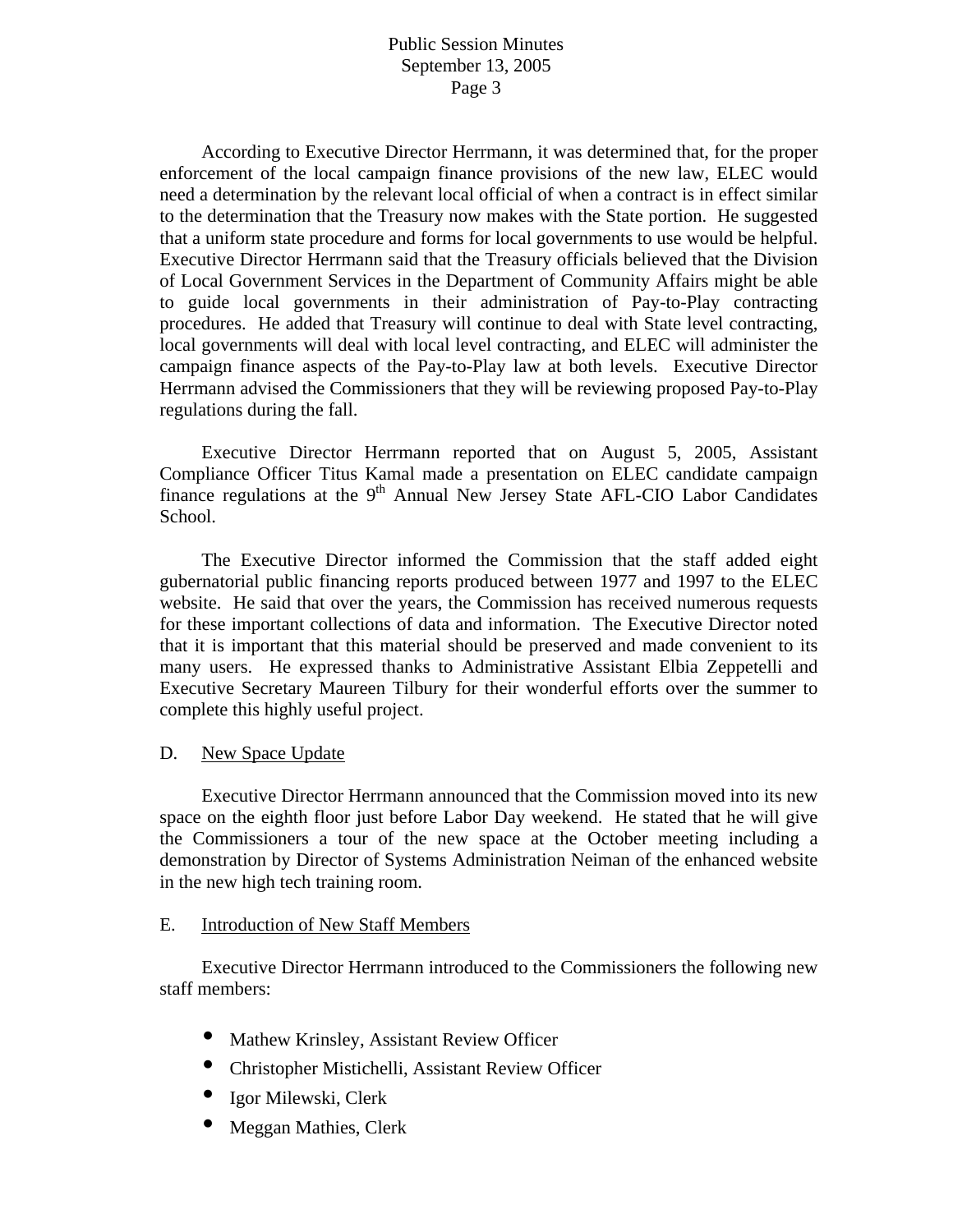# F. Fall Meeting Schedule

- September 20, 2005 at 11:00 a.m. in Trenton; (Lobbying Regulations Public Hearing)
- October 18, 2005 at 11:00 a.m. in Trenton; and,
- November 15, 2005 at 11:00 a.m. in Trenton.

# 4. 2005 Clean Elections Program Report

 Legal Director Massar reported to the Commission on activities by staff, undertaken since the August 25, 2005 Commission meeting, to implement the New Jersey Fair and Clean Elections Pilot Project. She said that at its August  $25<sup>th</sup>$  meeting, the Commission authorized issuance of Advisory Opinion 03-2005 to Assemblymen Louis Greenwald and Samuel Thompson, candidates seeking certification as Clean Elections candidates in the Sixth and Thirteenth Legislative Districts, respectively. The Advisory Opinion authorized the use of a "check card process" to collect qualifying contributions.

 Legal Director Massar stated that following the meeting, staff worked with members of the Office of Treasury Technology to design and develop the website, managed by the Department of Treasury, on which contributors may make \$5 and \$30 on-line qualifying contributions to the Clean Elections candidates. She indicated that the website has been implemented and praised the Treasury Department for its cooperation.

 Legal Director Massar reported that on September 6, 2005, the Commission received a letter from Thirteenth District Candidates William E. Flynn and Michael Dasaro praising the Clean Elections Pilot Project as a way to "help eliminate the corrupting influence of big money in politics," but rescinding their Declarations of Intent to participate in the program. She said that at the request of the two candidates, staff contacted the Department of Treasury to request that the candidates' names be removed from the on-line contribution website.

 Staff explained that the Clean Elections Act is silent with regard to a candidate's withdrawal from the Pilot Project prior to certification by the Commission as a Clean Elections candidate. Staff recommended that the Commission acknowledge receipt of the letter from Candidates Flynn and Dasaro rescinding their Declarations of Intent to be certified as Clean Elections candidates. She said that staff further recommends that the candidates be advised that they must file a report of any seed money they received and that they must forward to the Commission for deposit into the Clean Elections Fund and report any qualifying contribution checks or money orders remaining in their possession.

Chair English asked about the money trail regarding Flynn and Dasaro.

 Legal Director Massar explained that there are no mandatory dates for filing a Clean Elections submission. Therefore the candidates were not required to file any report until an official submission was made, and Candidates Flynn and Dasaro had therefore not filed a report. She said that staff is recommending that Candidates Flynn and Dasaro provide the Commission with a report and submit remaining contributions to the Clean Elections Fund.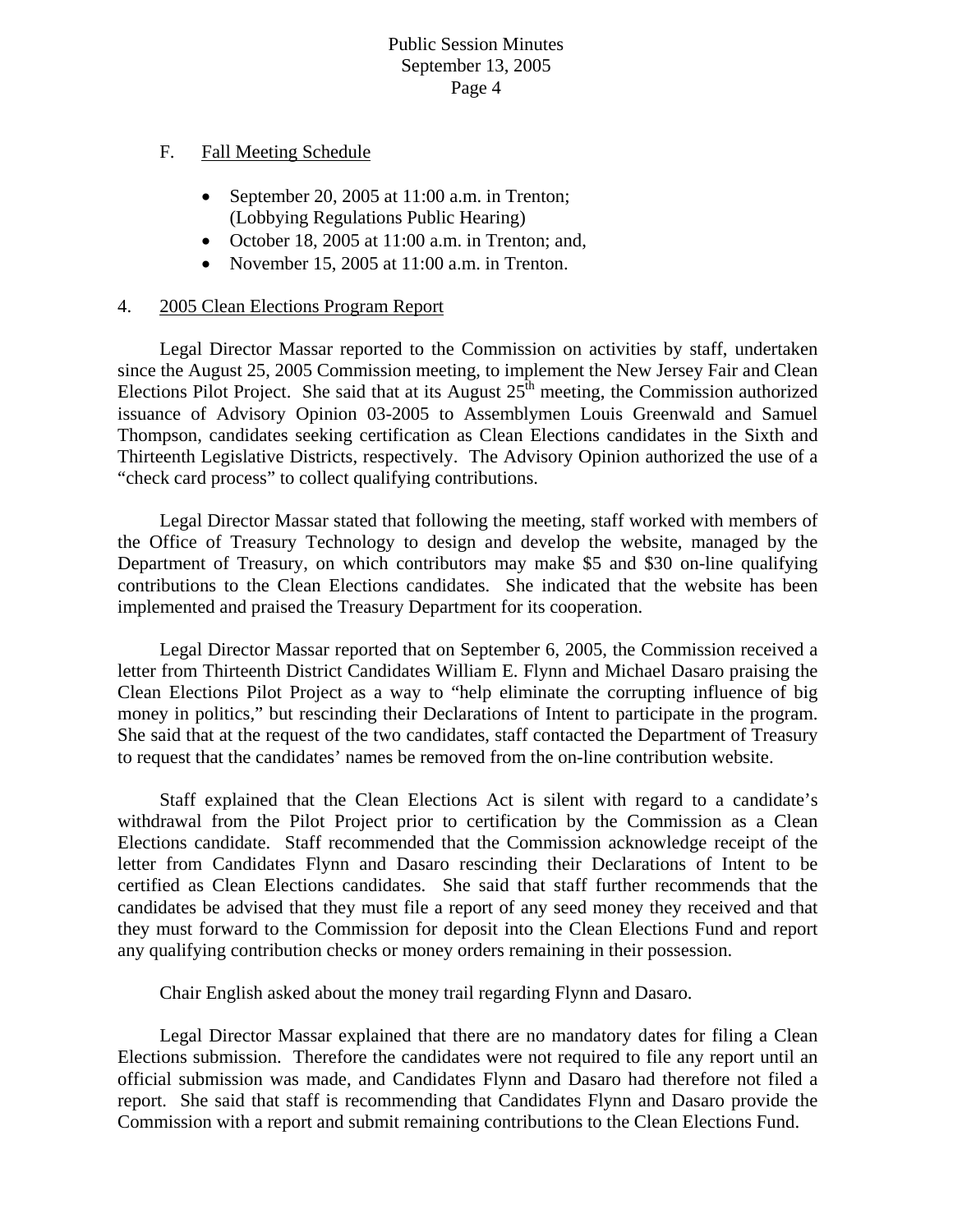Commissioner Burstein asked whether or not the withdrawal of these two candidates was due to a flawed district selection process.

 Executive Director Herrmann said that the program, including the district selection process, will be evaluated following the election by the New Jersey Citizens' Clean Elections Commission.

 On a motion by Commissioner Davis, seconded by Commissioner Burstein and passed by a vote of 4-0, the Commission accepted the rescission letter from Candidates Flynn and Dasaro and directed staff to advise the candidates to return remaining qualifying contributions and to file a report of seed money contributions and expenditures.

 Chair English stressed the fact that the Commission let the public know what it is doing in all respects with regard to the Clean Elections program.

#### 5. 2005 General Election Gubernatorial Public Financing Program Report

Legal Director Massar advised the Commission that on the September  $1<sup>st</sup>$  deadline, Candidates Hector Castillo and Jeffrey Pawlowski filed documentation to qualify for receipt of public funds or to participate in the public financing debates.

# **Candidate Hector Castillo**

 Candidate Castillo filed the Gubernatorial Candidate Matching Fund Claim (Form P-1), which reported that he had raised contributions eligible for match, totaling \$318,450. Staff review of documentation filed by Candidate Castillo, including copies of contracts and invoices, indicates that at least \$300,000 has been committed to be spent in the 2005 general election.

 As the result of staff review and subsequent remedial action by the candidate, staff determined that Candidate Castillo reported contributions eligible for match totaling \$298,450, an amount that is \$1,550 less than the \$300,000 contribution qualification threshold or under one percent of the \$300,000 qualification threshold. During the review of contributions, staff noted that Candidate Castillo deposited the \$25,000 maximum permissible amount of his own funds in his campaign depository. Commission regulations currently provide that a gubernatorial candidate may not count more than \$3,000 of his or her own funds in determining if the candidate is eligible to receive public matching funds.

 Legal Director Massar said that as a result of staff review, Candidate Castillo's Form P-1 contains \$298,450 in contributions eligible for match, exclusive of his own personal funds. She noted that the statutory \$300,000 contribution qualification threshold is a test of a candidate's viability in a statewide campaign for the office of Governor. She said that the threshold serves the salutary purpose of limiting distribution of public money to only those candidates who can demonstrate that they have public support in the form of contributions from multiple contributors. Legal Director Massar indicated that staff believes that Candidate Castillo's Form P-1 demonstrates that he has significant public support and that his failure to meet the \$300,000 threshold by less than half of one percent should not preclude him from receipt of public funds.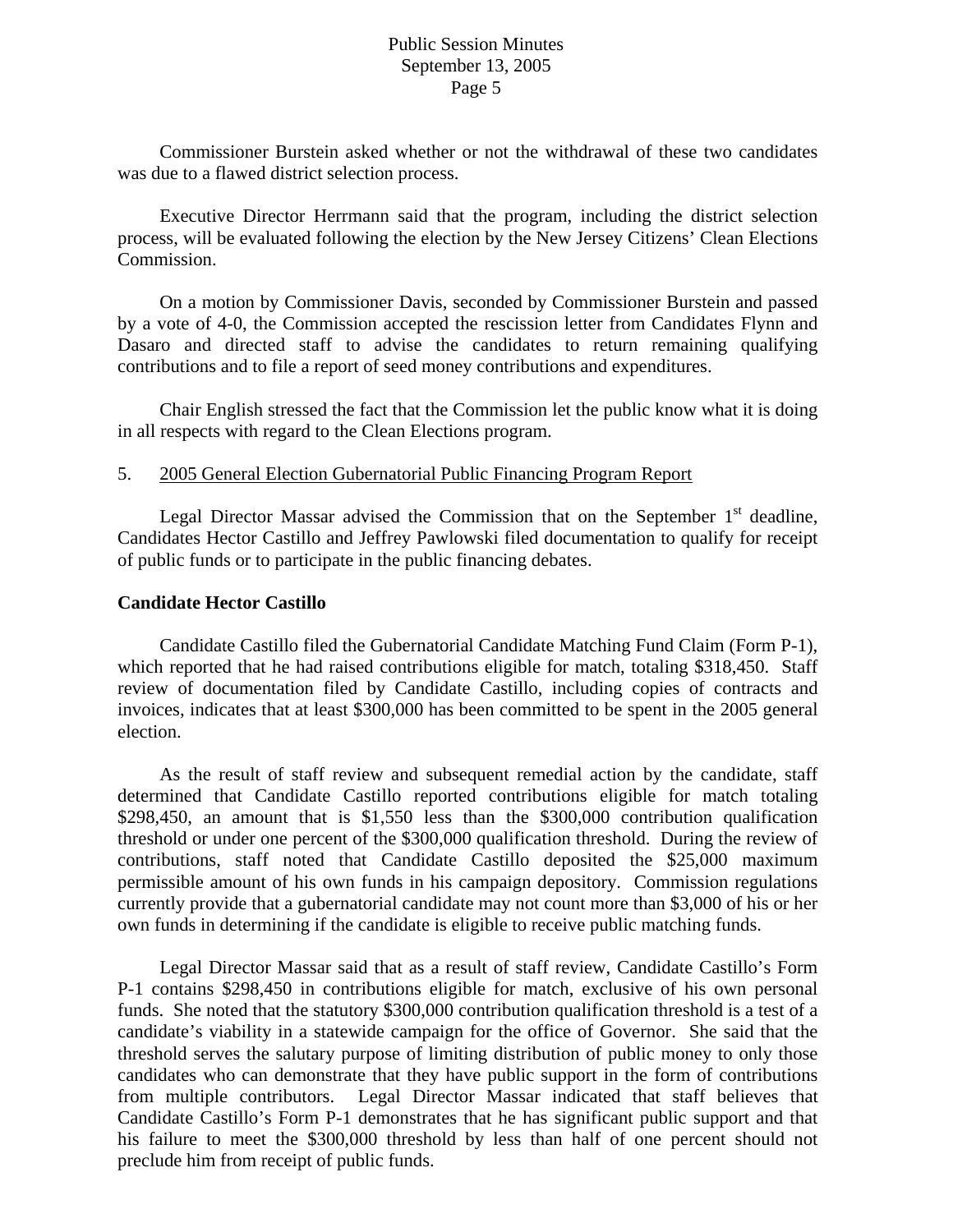According to Legal Director Massar, the public policy of the gubernatorial public financing program is to permit "persons of limited financial means . . . [to] seek election to the State's highest office." N.J.S.A. 19:44A-27. And that N.J.S.A. 19:44A-42 further provides that the public financing provisions "shall be construed liberally and applied so as to promote the purposes expressed herein." She stated that staff believes that the \$1,550 deficit in contributions received by Candidate Castillo is *de minimis* in relation to the \$300,000 threshold, and therefore, recommends that the Commission construe the qualification threshold liberally to permit Candidate Castillo to participate in the 2005 general election public financing program.

 Jay Boucher, representing gubernatorial candidate Jeffrey Pawlowski, asked to be heard. He urged the Commission to approve Candidate Castillo's qualification to receive public funds and to participate in the public financing debates.

 With regard to the Castillo qualification issue, Commissioner Burstein stated that he was inclined to construe the threshold guideline liberally. He said that the threshold is adjusted every four years by statute, indicating a desire on the part of the Legislature to provide flexibility in terms of interpreting the law.

 Commissioner Davis said that he did not believe that a liberal interpretation was appropriate in terms of applying the \$300,000 qualification threshold. He said that by taking this course, the Commission was embarking on a slippery slope. "Where do you draw the line," he said, "at \$12,000 below or \$50,000?" Commissioner Davis said that the Commission does not have the authority to change the threshold at this point in time.

 Chair English suggested that the Commission view the question in the context of the regulatory process. She asked what discretion the Commission has to change its regulations?

 Legal Director Massar said that the Commission has authority to use the regulatory process to amend its own regulations and is statutorily required to adjust the qualification threshold every four years.

 On a motion by Commissioner Burstein, seconded by Vice Chair Tober and passed by a vote of 3-1, the Commission determined that Candidate Castillo was qualified to receive public matching funds. Commissioner Davis opposed the motion.

#### **Candidate Jeffrey Pawlowski**

 Legal Director Massar commented on Candidate Jeffrey Pawlowski, who on September 1, 2005, filed the Gubernatorial Candidate Matching Fund Claim with the following text handwritten at the top of the form: "Submitted to Establish Eligibility for the Debates." The Pawlowski campaign advised staff that the candidate was not applying for matching funds, but was seeking only to participate in the gubernatorial candidates' debates.

 Legal Director Massar advised the Commission that if only one gubernatorial candidate qualifies or elects to debate, no debates are required to be held.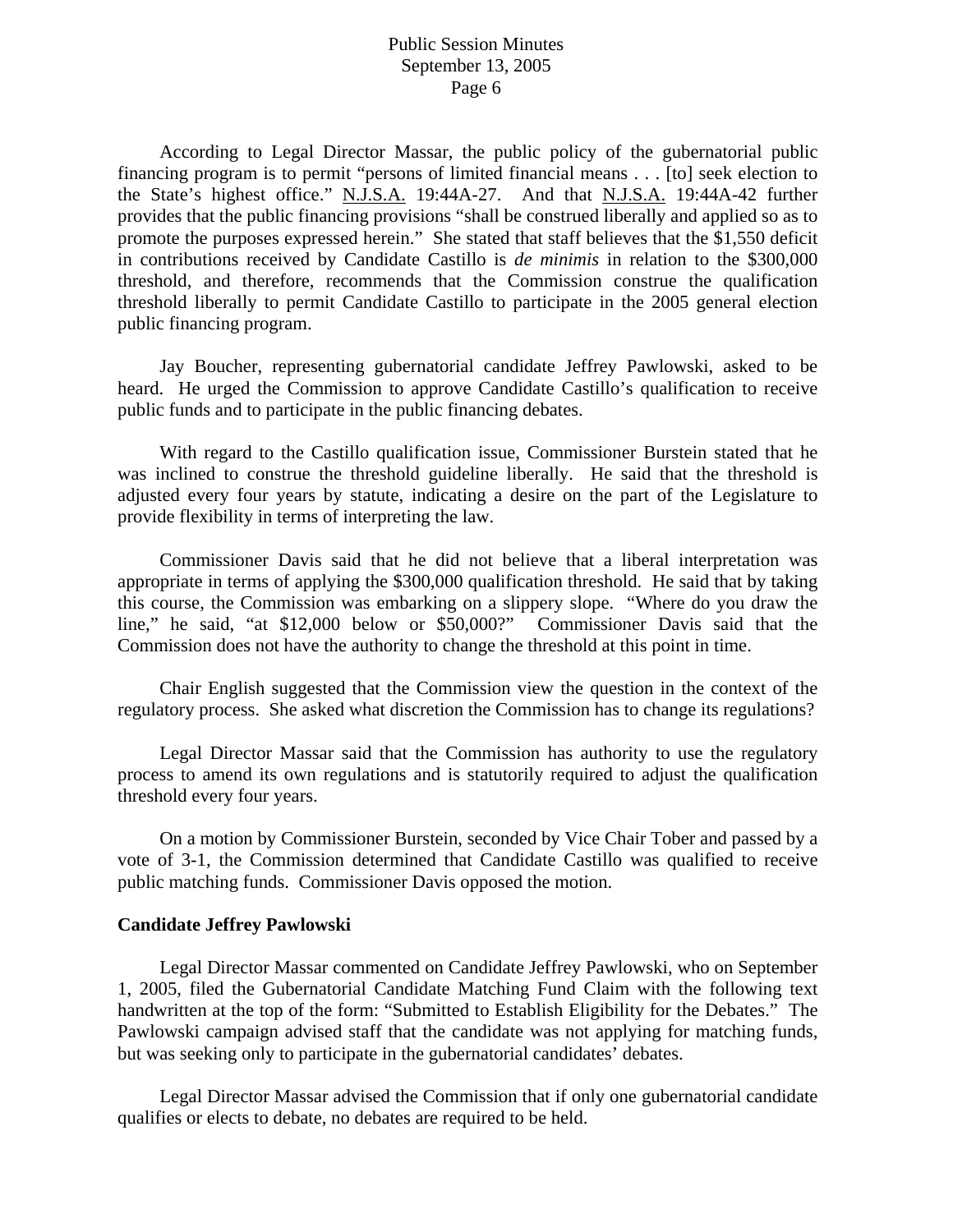According to Legal Director Massar, Candidate Pawlowski reported receipt of contributions totaling \$305,825.01 on Form P-1, and that of the \$305,825.01 total contribution amount, \$275,000.00 was reported on Schedule 3 (Receipts Not Submitted for Match, Including Loans) as received from Jeffrey Pawlowski on August 31, 2005. Legal Director Massar said that the report further disclosed on Schedule 4 (Reportable Disbursements) that on September 1, 2005, an expenditure in the amount of \$275,000 was made from the campaign depository account by check. She said that the check was made payable to "Jeffrey Pawlowski, 28 Miara Street, Parlin, NJ 08859," and that reported purpose of the expenditure was "Repay Candidate Loan."

 As the result of a staff review, Legal Director Massar stated the staff recommendation that the Commission find that, based upon the contribution and expenditure information reported on his Form P-1, Candidate Jeffrey Pawlowski has not met the \$300,000 deposit and expenditure threshold to be a "qualified candidate" and therefore is ineligible to participate in the gubernatorial candidates' debates. She said that staff believes that the net effect of the candidate's personal loan and its repayment is that Candidate Pawlowski did not have \$300,000 to spend on his 2005 gubernatorial candidacy at the time he filed Form P-1.

 Legal Director Massar discussed Advisory Opinion 02-2005, issued to primary election gubernatorial candidate Douglas Forrester who sought qualification to participate in the gubernatorial primary election debates, even though he had not applied to receive matching funds. She pointed out that at the time of his request for an advisory opinion, Candidate Forrester had reported making loans to his campaign totaling \$1,784,569.65, and making campaign-related expenditures totaling \$720,417.97. She said that none of the expenditures reported by Candidate Forrester was for the purpose of repayment of his loans to his campaign. The reports filed by Candidate Forrester prior to the April 11, 2005 primary election qualification deadline disclosed that the full amount of Candidate Forrester's personal contributions was available to make campaign-related expenditures. Based upon this information, the Commission determined in Advisory Opinion 02-2005, that Candidate Forrester could use an unlimited amount of his personal funds to meet the \$300,000 contribution and expenditure qualification threshold.

 Legal Director Massar stated that in contrast, with the exception of the \$275,000 expenditure made to repay his loan on September 1, 2005, Candidate Pawlowski had made 2005 general election campaign-related expenditures totaling only \$28,467.84. The Commission should not interpret Candidate Pawlowski's loan and repayment to meet the "deposited and expended" test for a "qualified candidate." She said that staff does not believe the Legislature intended the "deposited and expended" test to be applied in this fashion.

 Chair English recognized Mr. Jay Boucher, affiliated with the Pawlowski campaign. Mr. Boucher stated that during the primary season he commented in favor of Candidate Forrester being allowed in the publicly financed debates. He said, at the time he hoped the same consideration would be made in the general election. He said that the Palowski campaign followed the rules, adding that the statute is silent on whether or not a candidate can use his own money to qualify for a debate. Mr. Boucher said the campaign was not asking for special treatment, only equal protection. He said this application parallels Forrester.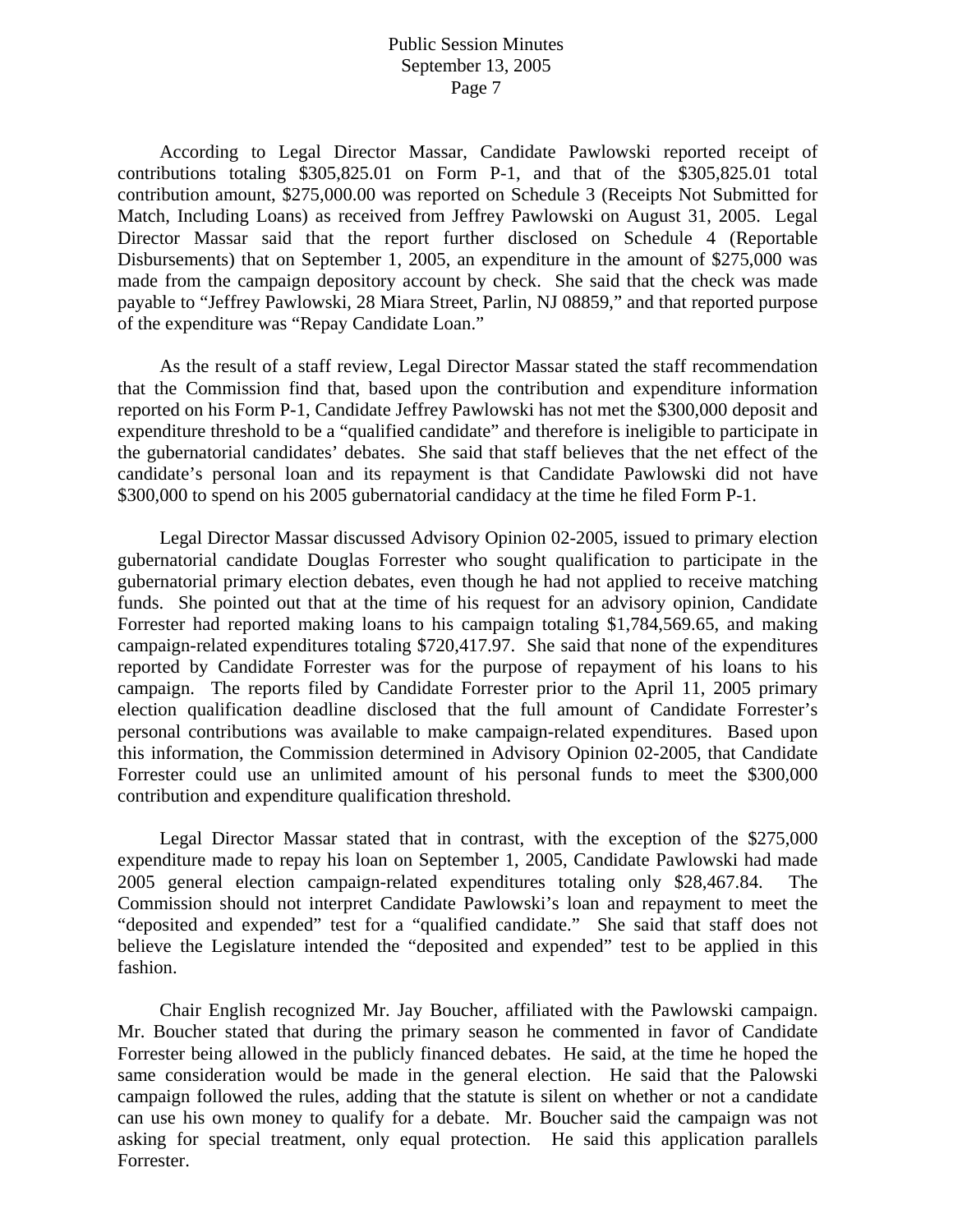Mr. Pawlowski, the candidate, addressed the Commission. He said that if the statute is unclear, the Commission should ask the Legislature to change the law. He said his campaign adhered to established procedures. Mr. Pawlowski said that as a candidate, he simply wants to be part of the process. Mr. Pawlowski said that he worked hard to make himself a viable candidate and that the Commission is here to expand choice in the election. Mr. Pawlowski said that by denying his right to debate would also be denying Mr. Castillo's right to debate. He said that wisdom and fairness should rule.

 Commissioner Burstein said that the Commission needed to balance the principles of allowing people of limited means to run for Governor with the responsibility of guarding public funds.

 Chair English asked whether or not the media groups are committed to holding publicly sponsored debates. She suggested that they either invite the two independent candidates or the two major party candidates to participate in publicly sponsored debates.

Commissioner Burstein said that the spirit of the law was designed to foster debate.

 Vice Chair Tober said that he was initially inclined to accept staff's conclusion but after listening to the discussion he was not so sure.

 On a motion by Commissioner Burstein, seconded by Commissioner Davis and passed by a vote of 4-0, the Commission moved to table the issue.

# 6. Resolution to go into Executive Session

 On a motion by Vice Chair Tober, seconded by Commissioner Burstein and passed by a vote of 4-0, the Commission resolved to go into Executive Session to discuss anticipated litigation and the following matters, which will become public as follows:

- A. Final Decision Recommendations in violation proceedings which will not become public. However, the Final Decisions resulting from those recommendations will become public not later than seven business days after mailing to the named respondents.
- B. Investigative Reports of possible violations, which reports will not become public. However, any complaint generated as the result of an Investigative Report will become public not later than seven business days after mailing to the named respondents.

# Return to Public Session

7. 2005 General Election Gubernatorial Public Financing Program Report (continued)

 The Commission continued the discussion concerning Candidate Jeffrey Pawlowski's qualification to participate in the 2005 general election gubernatorial candidates' debates.